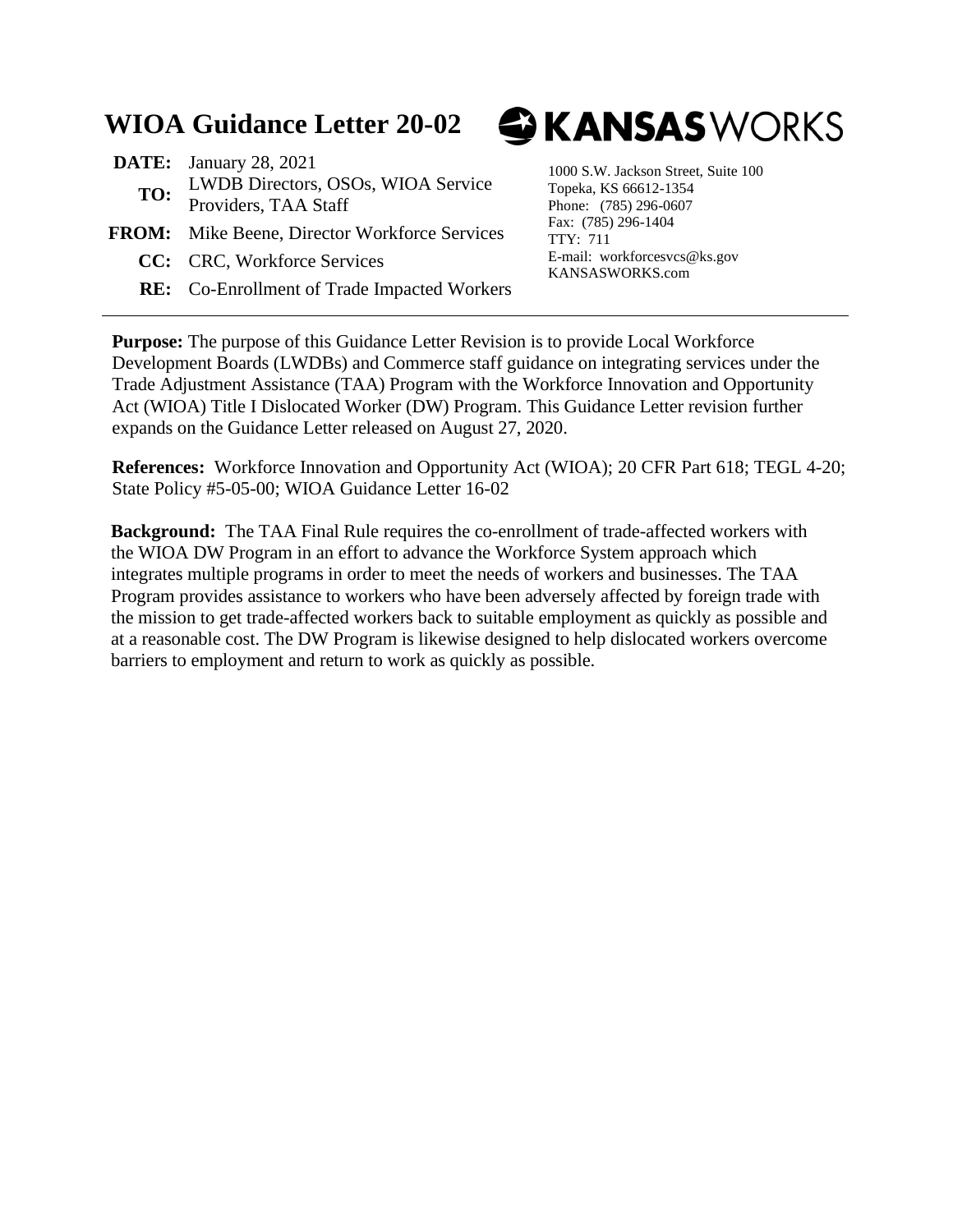#### **Table of Contents**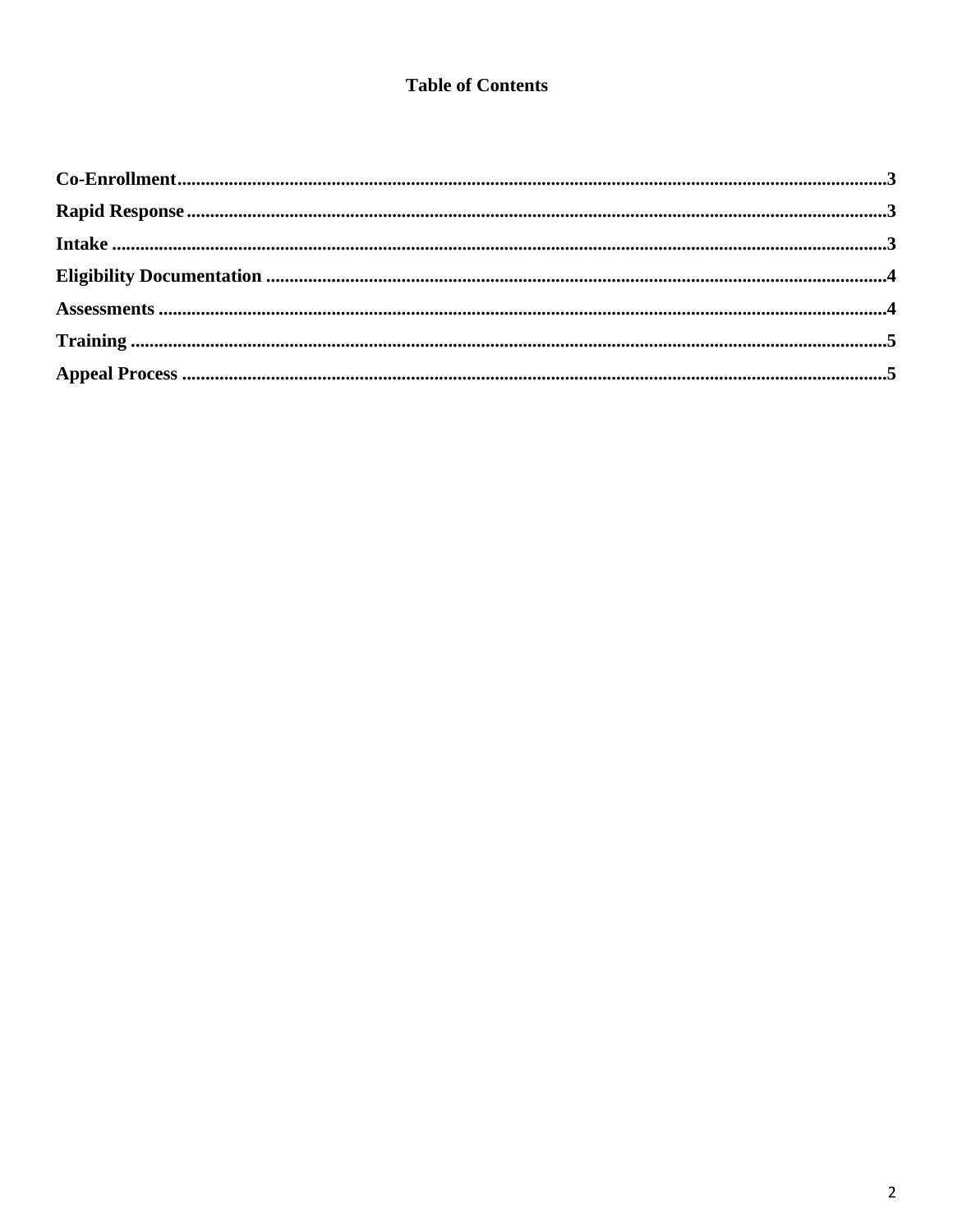#### **Co-Enrollment**

The TAA Final Rule is codified at 20 CFR Part 618 and became effective on September 21, 2020. Section 618.325 mandates co-enrollment between the TAA Program and WIOA DW Program and strongly encourages co-enrollment in other programs to ensure coordinated services.

Most trade-affected workers meet the eligibility criteria of a dislocated worker defined at WIOA section 3(15). Workers may choose to decline co-enrollment in WIOA but cannot be denied TAA Program benefits or services solely for declining co-enrollment in WIOA. If trade-affected workers are ineligible for the WIOA DW program, including those that do not meet the Selective Service registration requirement, they are exempt from the co-enrollment requirement.

The early intervention of career services to trade-affected workers is an important step toward improving employment outcomes. There are TAA Program specific criteria that must be met if trade-affected workers are to take full advantage of the program; however, this does not prevent the immediate assistance from the WIOA DW Program. Local areas and Commerce TAA Program staff should coordinate services to address the needs of trade-affected workers and potential trade-affected workers immediately as soon as a notice of layoff is received. Examples of coordinated services include having joint Rapid Response events, providing information on both programs, and providing local labor market information.

As Local Workforce Development Boards (LWDBs) select providers of WIOA DW Program services in their respective local areas, it is incumbent on LWDBs to inform their DW Program service providers of this new coenrollment requirement and to remind DW Program service providers that services (funded in whole or in part) beyond self-service or information only must be provided for an eligible individual to be considered a coenrolled participant. One-Stop Operators (OSO) and/or LWDBs must assure partner MOUs and methods of referral between partners are in place and adequate to successfully implement co-enrollment of trade impacted workers.

#### **Rapid Response**

As local areas conduct Rapid Response activities, they should ensure that information on the TAA Program is a part of any presentation or informational materials. Services that would be beneficial to trade-affected and potential trade-affected workers include orientation; information on unemployment benefits; assistance in filing a petition for TAA or information about TAA benefits and services; worker surveys; initial assessment of skill levels, aptitudes, and abilities; the provision of labor market information; job search assistance; soft-skills instruction; and financial management workshops, among others.

### **Intake**

Local areas should enroll potential trade-affected workers in WIOA DW prior to a TAA petition being certified. This will ensure the co-enrollment requirements in 20 CFR 618.325(a)(1) are met and services under WIOA DW can begin. If a TAA petition results in a negative determination or denial, the individual previously thought to be a potential trade-affected worker will not be eligible for TAA but would continue on in the WIOA DW Program and receive appropriate services that lead to employment.

Commerce TAA Program staff and WIOA DW Program staff should work together to establish a smooth linkage for co-enrollment during the intake process. This includes collecting the same required eligibility documents only once during intake, using applications to only collect program specific information that has not been previously collected but still needed to determine program eligibility, and using the same case management system for both programs (the functions of ServiceLink in KANSASWORKS.com should be fully utilized to avoid duplication).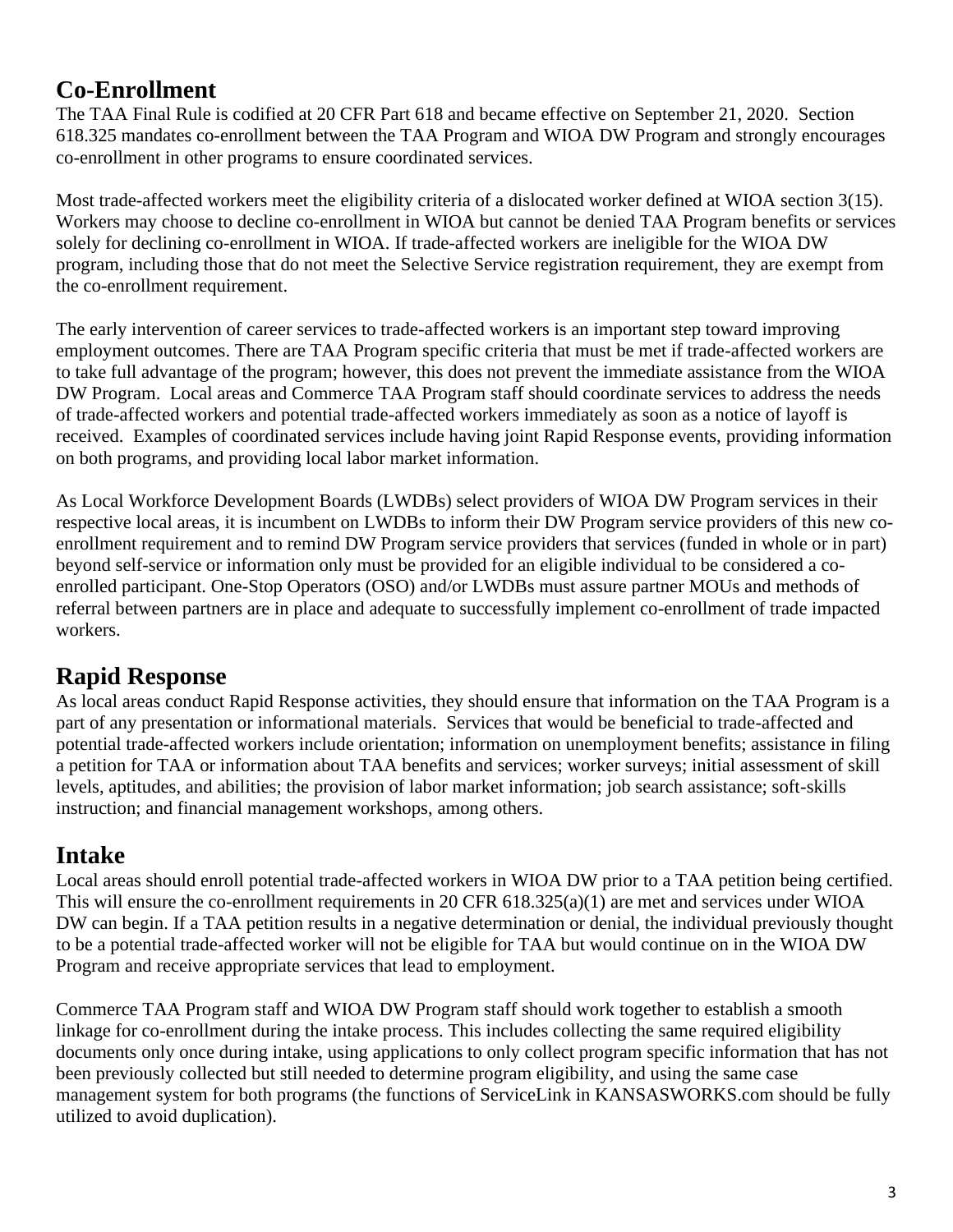## **Eligibility Documentation**

The TAA Final Rule mandates co-enrollment between the TAA Program and WIOA DW Program if the worker is eligible. As with any program, documentation of that eligibility is required. The eligibility requirements as well as the data and documentation requirements for the WIOA DW Program can be found in State Policy #5- 05-00 and WIOA Guidance Letter 16-02.

Source documentation that has been used to verify the eligibility of a worker for the WIOA DW Program should also be used to verify the eligibility of that same worker for the TAA Program, and vice versa. Documents that duplicate data already collected by a partner program should not be used. This applies to both data that is collected electronically through KANSASWORKS.com and data collected manually. Only that eligibility information which has not already been collected by the WIOA DW Program, and is determined essential to establishing TAA benefit eligibility, should be obtained when enrolling a worker in the TAA Program. Likewise, only that eligibility information which has not already been collected by the TAA Program, and is determined essential to establishing WIOA DW Program eligibility, should be obtained when enrolling a worker in the WIOA DW Program.

#### **Assessments**

Trade-affected workers must be given an initial assessment after they are determined to be individually eligible for the TAA Program as part of the intake process. Initial assessments completed under another program can and should be used when available. If the initial assessment does not include the information required for the TAA Program, then the TAA case manager must supplement the initial assessment with the required information in conjunction with the trade-affected worker.

Initial assessments may be informal or structured and include observable indicators for future service decisions. The initial assessment is not a comprehensive, specialized or diagnostic evaluation. Each local area should have established procedures for initial assessments as part of their provision of basic career services in the AJC. Local processes for initial assessments should be used and not duplicated. Case managers must include the results of the initial assessment when developing an Individual Employment Plan (IEP). Through the IEP, a strategy is developed to provide the worker with the services needed to quickly obtain employment.

The initial assessment must include an evaluation of the worker's skills levels which include literacy, numeracy and English language proficiency; aptitudes; abilities; and supportive service needs. Workers must be made aware of the advantages of receiving an initial assessment and also confirm that the worker may refuse an assessment, such as in cases where the worker already has a suitable job offer.

TAA Programs are also required to make available comprehensive and specialized assessments to all tradeaffected workers. Trade-affected workers are not required to take advantage of comprehensive or specialized assessments as a condition of recieving further services unless the information to be gained is essential to proceeding.

The TAA Final Rule was aligned with WIOA in order to ensure assessments were not duplicated as this can increase efficiency.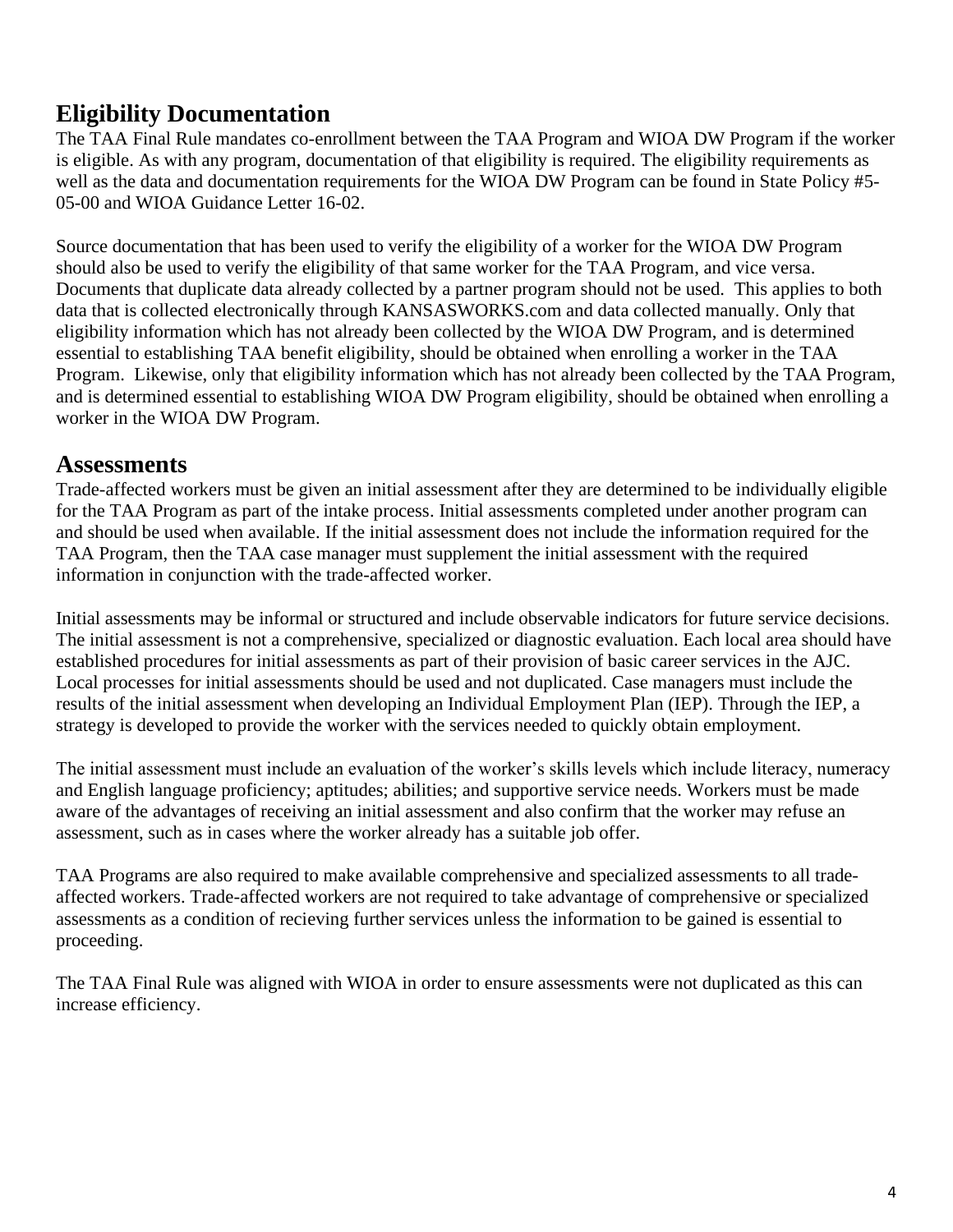## **Training**

As trade-affected workers begin to formulate reemployment plans and require additional services, state and local staff should coordinate program resources to address the needs of such workers while maximizing the limited resources available within the system.

Costs of training programs can be paid with TAA funds or other sources such as the WIOA DW program. There must not be any duplication of training payment costs and TAA funds can only reimburse training costs incurred after a trade-affected worker was certified and determined individually eligible for the TAA Program, and that training must be TAA approved. Corresponding TAA regulations require the TAA Program be the primary source of assistance to trade-affected workers.

Training must be approved for a trade-affected worker if the TAA Program staff determines that all of the following criteria have been met:

- 1. There is no suitable employment available for the trade-affected worker
- 2. The trade-affected worker would benefit from appropriate training
- 3. There is a reasonable expectation of employment following completion of such training
- 4. Training is reasonably available to the trade-affected worker
- 5. The trade-affected worker is qualified to undertake and complete such training
- 6. Such training is suitable for the trade-affected worker and available at a reasonable cost

WIOA DW Program staff should be cross-trained and knowledgeable of the TAA criteria for training. This will ensure that during counseling sessions with potential trade-affected workers in need of training services, the TAA training criteria will be met.

Any initial assessment, comprehensive and specialized assessment, and IEP that has been developed must be consulted to support the trade-affected worker's ability to undertake and complete the training program.

### **Appeals Process**

Determinations on TAA petitions are published in the Federal Register, the official daily publication for Rules, Proposed Rules, and Notices of Federal organizations. Aggrieved parties who are denied certification may request administrative reconsideration from the Office of Trade Adjustment Assistance (OTAA) by filing an Application for Reconsideration via form ETA-9185. Reconsideration requests must be filed with OTAA within 30 days of Federal Register publication and may be emailed, mailed or faxed to:

United States Department of Labor Employment and Training Administration Office of Trade Adjustment Assistance Attn: Reconsiderations Room N-5428 200 Constitution Avenue N.W. Washington DC 20210

Phone: 202-693-3560 or 1-888-DOL-OTAA (1-888-365-6822) Fax: 202-693-3584 or 202-693-3585 Email: [reconsiderations.taa@dol.gov](mailto:reconsiderations.taa@dol.gov)